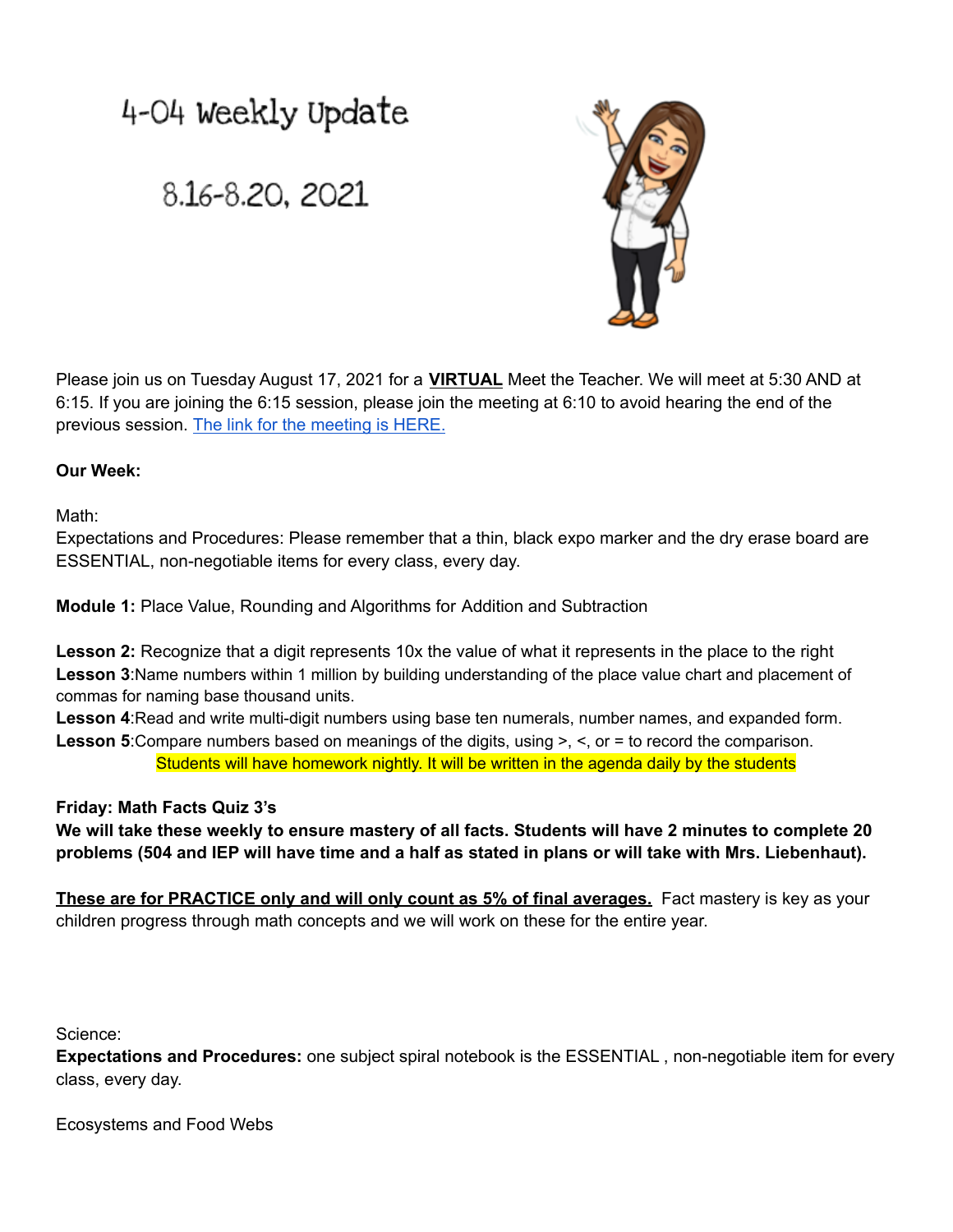ELA:**Expectations and Procedures:** Composition Book, One Spiral Notebook, Folders are the ESSENTIAL, non- negotiable items for every class, every day

RL.4.1- refer to details and in order to explain what a text says explicitly. Refer to details and examples in order to draw inferences as the basis for answers. Grammar: 4.FL.SC.6- recognizing complete sentences Spelling- Short Vowel patterns

News:

Richland Redhawks Cross Country OPEN TO ALL 3rd – 5th GRADERS

The goal of Redhawk Running Club is to use the sport of running as a vehicle to teach our students about fitness, discipline, teamwork, and the joy of living an active lifestyle.

We will host a Meet and Greet Practice on Saturday, August 14th at 9:00 AM at Richland Elementary School. We will meet by the new playground behind the school. We ask that parents stick around for practice to glean some information and have a better understanding of the cadence of a cross country practice. We likewise plan to be available to answer questions after school on Thursday, August 12th by the new playground.

Approximate Costs \$40 (paid directly to MYA to cover the race season and insurance coverage for both practice and races) \$20 for a Racing Singlet (Tank) ((paid through a local screen printer)) \$20 to cover incidentals, TEAMSNAP membership, and race snacks (paid to Coach Boswell) Should you have concerns about costs, there is a potential waiver. Required Documents for ALL runners: Shelby County Physical Exam Form. Must be signed by a physician. Shelby County Schools Concussion Statement Shelby County Schools Cardiac Arrest Statement Richland Elementary XC Waiver (All Available at Meetings with the Coach or via email) Please note that forms must be turned in before your student can practice.

The schedule for the season will be:

Practice Schedule (beginning Tuesday, August 17th) Tuesday 3:30PM – Practice (located behind RES) Thursday 3:30PM – Practice (located behind RES) Race Schedule (beginning September 13th) Monday Evening - Elementary Boys 5:10pm and Girls 5:30pm (3-5th grade, 1 mile race)